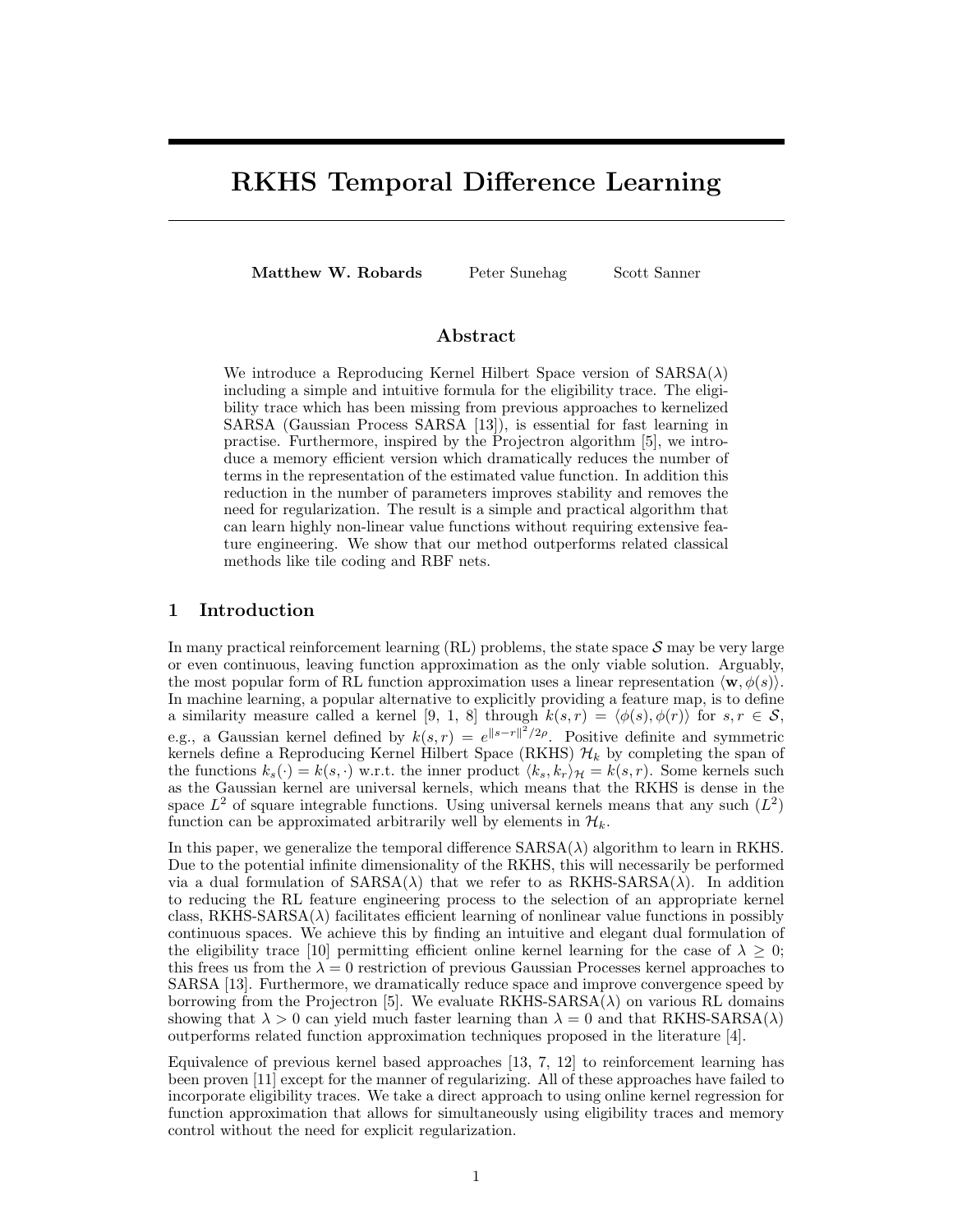# 2 Preliminaries

We assume a (finite, countably infinite, or even continuous) Markov decision process (MDP) [6] given by the tuple  $\langle S, A, T, R, \gamma \rangle$ . Here, states  $s \in S$ , actions  $a \in A$ ,  $T : S \times A \times S \to [0,1]$  is a transition function with  $T(s, a, s')$  defining the probability of transitioning from state s to s' after executing action a.  $R : \mathcal{S} \times \mathcal{A} \times \mathcal{S} \to \mathbb{R}$  is a reward function where  $r_t = R(s_t, a_t, s_{t+1})$  is the reward received for time t after observing the transition from state  $s_t$  to  $s_{t+1}$  on action  $a_t$ . Finally,  $0 \leq \gamma < 1$  is a discount factor.

A policy  $\pi : \mathcal{S} \to \mathcal{A}$  specifies the action  $\pi(s)$  to take in each state s. The value  $Q^{\pi}(s, a)$  of taking an action  $a$  in state  $s$  and then following some policy  $\pi$  thereafter is defined using the infinite horizon, expected discounted reward criterion:  $Q_{\pi}(s, a) = E_{\pi}[\sum_{t=0}^{\infty} \gamma^{t} \cdot r_t | s_0 =$  $s, a_0 = a$ . Our objective is to learn an optimal policy  $\pi^*$  s.t.  $\forall s, a, \pi'$   $Q_{\pi}(s, a) \geq Q_{\pi'}(s, a)$ in an episodic learning setting.

 $SARSA(\lambda)$  is a temporal difference RL algorithm for learning  $Q_{\pi}(s, a)$  from experience [10]. We use  $SARSA(\lambda)$  in an on-policy manner where  $Q_t(s, a)$  represents Q-value estimates at time t w.r.t. the greedy policy  $\pi_t(s) := \argmax_a Q_t(s, a)$ . Initializing  $e_0(s, a) = 0$ ;  $\forall s, a$ ,  $SARSA(\lambda)$  performs the following Q-update at at time  $t + 1$ :

$$
Q_{t+1}(s,a) = Q_t(s,a) + \eta_t \delta_t e_t(s,a); \forall s, a. \tag{1}
$$

Here  $\eta_t > 0$  is the learning rate,  $\delta_t = R_t - Q_t(s_t, a_t)$  is the temporal difference error between the actual prediction  $Q_t(s_t, a_t)$  and a bootstrapped estimate of  $Q_t(s, a)$ :  $R_t =$  $r_t + \gamma Q_t(s_{t+1}, a_{t+1}); e_t$  is the *eligibility trace* updated each time step as follows:

$$
e_{t+1}(s,a) = \begin{cases} \gamma \lambda e_t(s,a) + 1 & \text{if } s = s_t \text{ and } a = a_t \\ \gamma \lambda e_t(s,a) & \text{otherwise.} \end{cases}
$$
 (2)

The eligibility trace indicates the degree to which each state-action pair is updated based on future rewards. The parameter  $\lambda$  ( $0 \leq \lambda \leq 1$ ) adjusts how far SARSA( $\lambda$ ) "looks" into the future when updating Q-values; as  $\lambda \to 0$ , SARSA( $\lambda$ ) updates become more myopic and it may take longer for delayed rewards to propagate back to earlier states.

For large or infinite state-action spaces it is necessary to combine  $SARSA(\lambda)$  with function approximation. Linear value approximation is perhaps the most popular approach: we let  $\hat{Q}_t(s,a) = \langle \mathbf{w}_t, \phi(s,a) \rangle$  where  $\mathbf{w}_t \in \mathbb{R}^d$  are  $d > 0$  learned weights and  $\phi : (s, a) \mapsto \phi(s,a)$ maps state-action  $(s, a)$  to features  $\phi(s, a) \in \Phi \subseteq \mathbb{R}^d$ . Because the optimal  $Q_t$  may not exist within the span of  $\hat{Q}_t$ , we minimize the error between  $Q_t$  and  $\hat{Q}_t$  in an online empirical risk minimization framework; this can be done by gradient descent on the squared error loss function  $l[Q_t, s_t, R_t] = \frac{1}{2}(Q_t(s_t, a_t) - R_t)^2$  w.r.t. each observed datum  $(s_t, a_t, R_t)$ . For  $SARSA(\lambda)$  with general  $\lambda$  and linear function approximation, [10] provide the following stochastic gradient descent (SGD) update rule

$$
\mathbf{w}_{t+1} = \mathbf{w}_t + \eta_t \delta_t \mathbf{e}_t \phi(s_t, a_t)
$$
\n(3)

where eligibility vector  $\mathbf{e}_{t+1} = \gamma \lambda \mathbf{e}_t + \phi(s_t, a_t)$ .

# 3 RKHS-SARSA $(\lambda)$

We now generalize  $SARSA(\lambda)$  with function approximation from the last section to learn with large or even infinite feature vectors  $\phi(s, a)$ . We show how to do this via online learning in a Reproducing Kernel Hilbert Space (RKHS) by first introducing regularized risk minimization in the RKHS and then deriving  $RKHS-SARSA(\lambda)$  in this framework.

### 3.1 Regularized Risk Minimization in RKHS

Suppose that samples  $\{(x_t, r_t)\}_{t=1}^M$  (where  $x_t = (s_t, a_t)$  in our RL setting) are drawn from a distribution on  $\mathcal{X} \times \mathbb{R}$ . Also suppose that we have a Reproducing Kernel Hilbert Space (RKHS)  $\mathcal{H}_k$  for a positive definite and symmetric kernel function  $k(\cdot, \cdot)$  defined on  $\mathcal{X}$  (=  $\mathcal{S} \times \mathcal{A}$ later) and a loss function  $l : \mathcal{H}_k \times \mathcal{X} \times \mathbb{R} \to \mathbb{R}_+$ , which for  $Q \in \mathcal{H}_k$  tells us how large the loss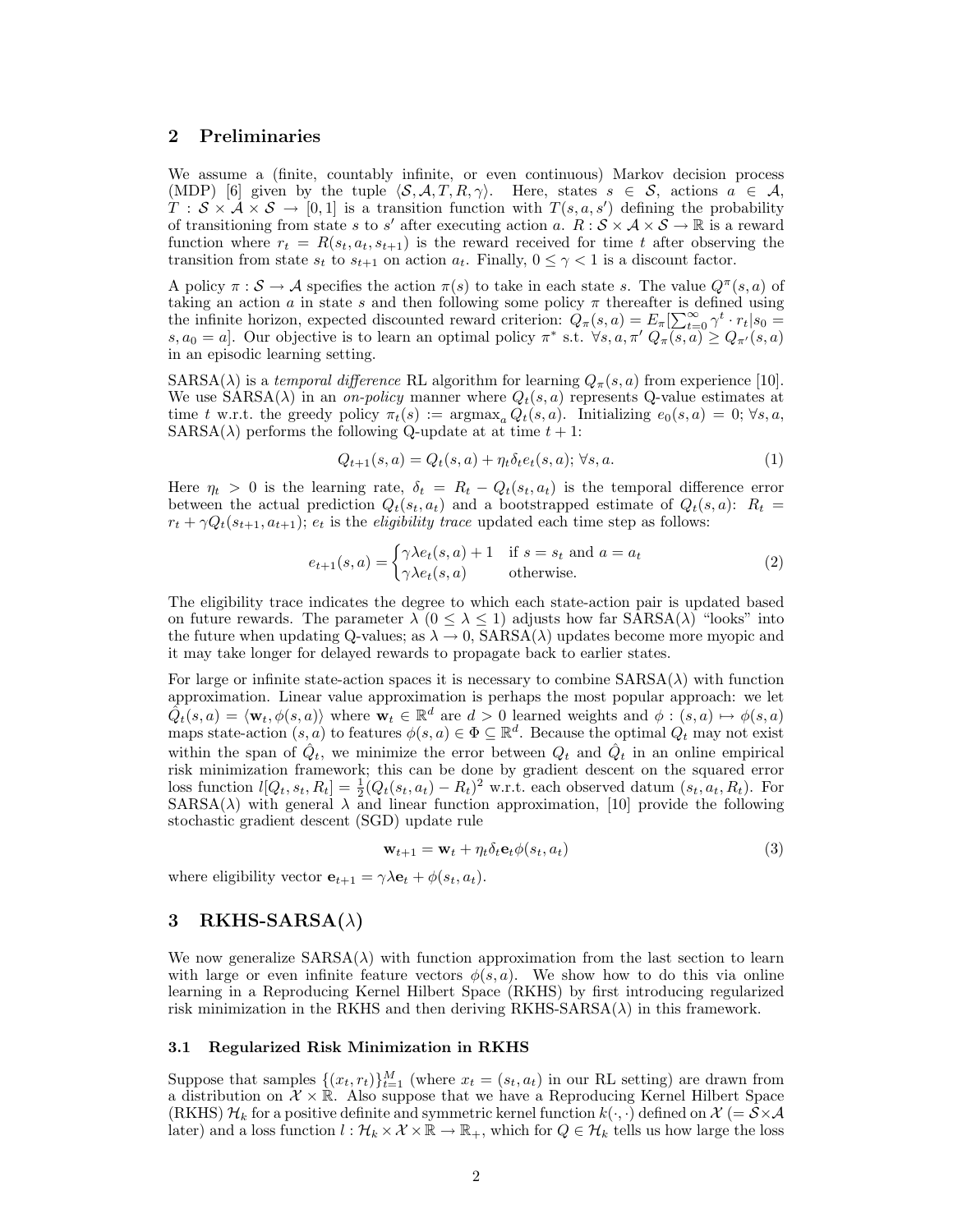is for having  $Q(x)$  instead of r. We want to find the function that minimizes the expected loss (i.e., *risk*), which we estimate via the empirical risk:

$$
R_{emp}(f) = \frac{1}{M} \sum_{i=1}^{M} l[Q, x_t, r_t].
$$
\n(4)

Minimizing the empirical risk over a large space of functions tends to cause overfitting and instead the regularized empirical risk  $R_{reg,\xi}(Q) = R_{emp}(Q) + \frac{\xi}{2} ||Q||^2_{\mathcal{H}_k}$  is minimized (ξ is a regularization parameter). The representer theorem tells us the minimizer  $Q_M$  =  $\operatorname{argmin}_Q R_{reg,\xi}(Q)$  can be written as

$$
Q_M(\cdot) = \sum_{t=1}^M \alpha_t \langle \phi(x_t), \phi(\cdot) \rangle = \sum_{t=1}^M \alpha_t k(x_t, \cdot). \tag{5}
$$

Since  $Q(x) = \langle \mathbf{w}, \phi(x) \rangle$  (n.b.,  $\phi(x)$  may be in an infinite dimensional feature space), the representer theorem [2] tells us that  $\mathbf{w} = \sum_{i=1}^{M} \alpha_i \phi(x_i)$ . This allows learning in an infinite dimensional space since learning the optimal w depends on only finitely many parameters  $\alpha_1, \ldots, \alpha_M.$ 

For the remainder of this paper we will assume the squared loss as traditionally used in RL with function approximation:

$$
l[Q_t, x_t, r_t] = \frac{1}{2}(Q_t(x_t) - r_t)^2.
$$
\n(6)

In the online setting, which is of interest here, we receive samples one at a time and we update parameters after each sample. The NORMA algorithm [3] utilizes the reproducing kernel property  $Q_t(x_t) = \langle Q_t, k(x_t, \cdot) \rangle_{\mathcal{H}}$  and the simple derivative property  $\partial_{Q_t} \langle Q_t, k(x_t, \cdot) \rangle_{\mathcal{H}} =$  $k(Q_t, \cdot)$ , to derive the SGD update formula

$$
Q_{t+1} = (1 - \eta_t \xi) Q_t - (Q_t(x_t) - r_t) k(x_t, \cdot) \eta_t.
$$
\n(7)

### 3.2 SARSA( $\lambda$ ) in the RKHS

To define this algorithm we extend the online gradient descent  $SARSA(\lambda)$  update rule given in [10] to a RKHS setting by using the dual formulation. We slightly extend this update rule to include a regularizer term (which will be set to zero for our final algorithm). The primal update is given by

$$
\mathbf{w}_{t+1} = \mathbf{w}_t - \eta_t \bigg[ (Q(s_t, a_t) - R_t) \mathbf{e}_t - \xi \mathbf{w}_t \bigg] \tag{8}
$$

where  $e_t$  is the eligibility trace, updated through

$$
\mathbf{e}_t := \gamma \lambda \mathbf{e}_{t-1} + \phi(s_t, a_t), \ \phi(s, a) = k((s, a), \cdot)
$$
\n<sup>(9)</sup>

and  $e_t$  is set to 0 at the beginning of each episode.  $\xi$  denotes the regularizer and  $\phi$ :  $S \times A \rightarrow \mathcal{H}_k$  maps a state action pair to function in the RKHS. Alternatively we may write the eligibility trace as

$$
\mathbf{e}_t := \sum_{i=t_0}^t (\gamma \lambda)^{t-i} \phi(s_i, a_i)
$$
 (10)

where  $t_0$  is the time at which the current episode began. Typically such a representation would be undesirable since it requires storing all past samples, however kernalizing our algorithm means storing all previously visited state action pairs anyway. By substituting (10) into (8), we get  $w_{t+1} =$ 

$$
\mathbf{w}_t - \eta_t err(s_t, a_t, R_t) \sum_{i=t_0}^t (\gamma \lambda)^{t-i} \phi(s_i, a_i) - \xi \mathbf{w}_t
$$
\n(11)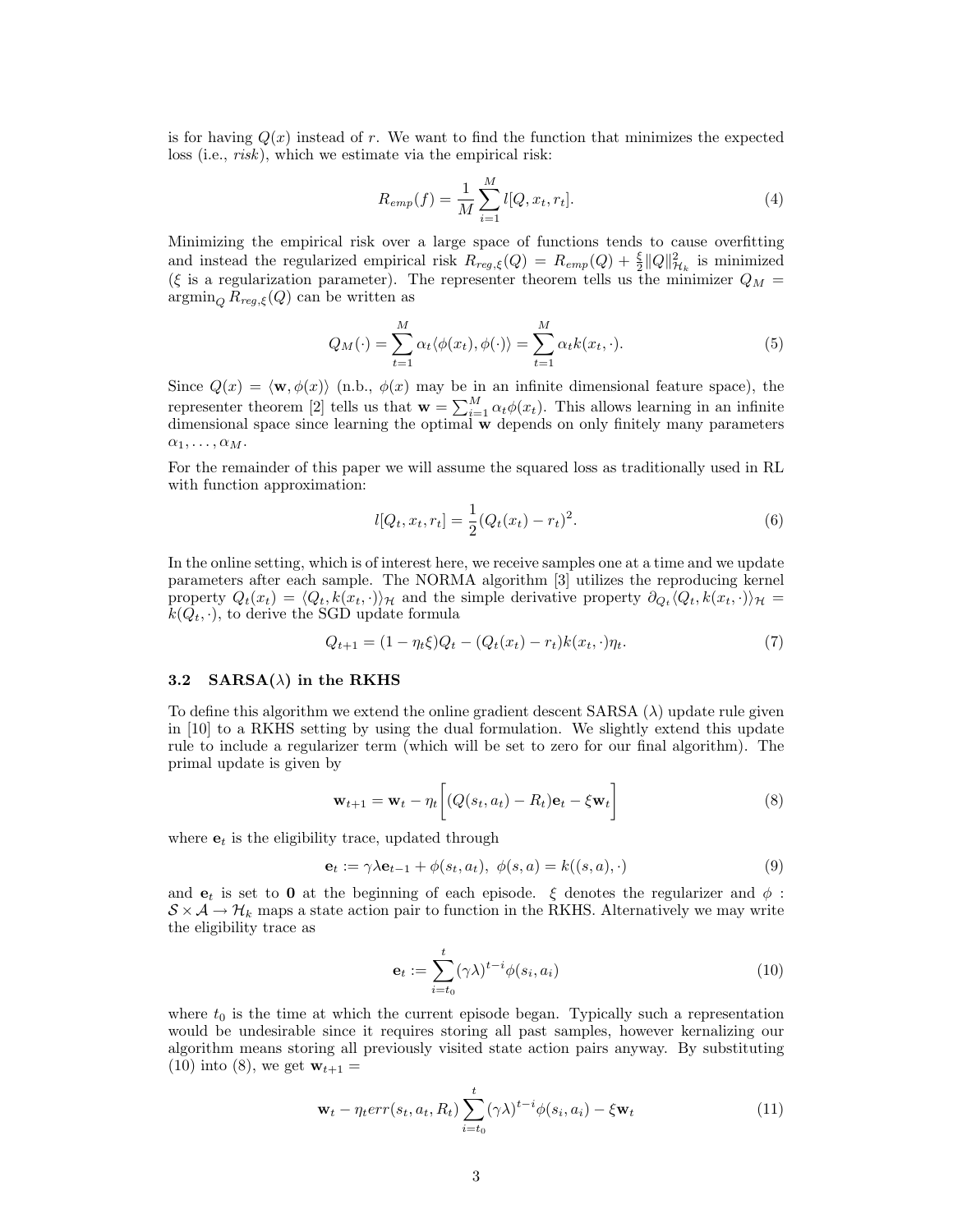and assuming that  $\mathbf{w}_0 = 0$  we see that  $\mathbf{w}_t = \sum_{i=1}^{t-1} \alpha_i k((s_i, a_i), \cdot)$  which leads us to the dual update formulation of (11). If  $err(s_t, a_t, R_t)$  is the temporal difference error given by  $(Q(s_t, a_t) - R_t)$  then

$$
\sum_{i=1}^{t} \alpha_{i} k((s_{i}, a_{i}) = \sum_{i=1}^{t-1} (1 - \eta \xi) \alpha_{i} k((s_{i}, a_{i}), \cdot) -
$$

$$
\eta_{t} err(s_{t}, a_{t}, R_{t}) \sum_{i=t_{0}}^{t} (\gamma \lambda)^{t-i} k((s_{i}, a_{i}), \cdot).
$$
(12)

Equating the coefficients of the basis functions leads to the update formulae:

$$
\alpha_i = (1 - \eta \xi) \alpha_i \, i = 1, \dots, t_0 - 1 \tag{13}
$$

$$
\alpha_i = (1 - \eta \xi)\alpha_i - \eta_t err(s_t, a_t, R_t)(\gamma \lambda)^{t-i-1}, i = t_0, \dots, t-1
$$
\n(14)

$$
\alpha_t = \eta_t err(s_t, a_t, R_t). \tag{15}
$$

### 4 Memory Efficient RKHS-SARSA  $(\lambda)$  Based On The Projectron

We now have the foundations for a powerful kernel reinforcement learning algorithm. Problematically, however, the memory required to store the old samples easily blows out of control. We will deal with this by using a technique from the Projectron algorithm [5].

In order to bound the memory requirements of the algorithm, we ask ourselves at each time step, "to what extent can the new sample be expressed as a linear combination of old samples?". Consider the "temporal hypothesis"  $Q'_t$  given through equation (11), and its projection  $Q''_t = P_{t-1}Q'_t$  onto  $\mathcal{H}_{t-1}$  which is the span of the set S of previously stored basis functions. One must be careful when trying to use (11) since our previous update equations made the vital assumption that we store all points allowing the progression from Eq. (9) to Eq. (10). This assumption no longer holds since we plan to only add those new points which cannot be well represented as a linear combination of the old ones. This is an obstacle that has to be resolved to be able to use the projectron technique in our setting.

#### 4.1 Dealing With The Eligibility Trace

We note that Eq. (10) represents the eligibility trace as a linear combination of previous basis functions. Hence we can write the eligibility trace (which is now really an eligibility function) as a function parameterized by  $\beta = {\beta_i}_{i=1,\dots,t}$  through

$$
e_t = \sum_{i=1}^t \beta_i k((s_i, a_i), \cdot). \tag{16}
$$

By substituting this form of the eligibility trace into its update equation (9) we get

$$
\sum_{i=1}^{t} \beta_{i} k((s_{i}, a_{i}), \cdot) := \sum_{i=1}^{t-1} \gamma \lambda \beta_{i} k((s_{i}, a_{i}), \cdot) + k((s_{t}, a_{t}), \cdot)
$$
\n(17)

and by equating the coefficients of the basis functions we get the parameter updates  $\beta_i =$  $\gamma \lambda \beta_i$  for  $i = 1, \ldots, t - 1$  and  $\beta_t = 1$ .

## 4.2 Projected Updates

We begin by plugging the update of the eligibility trace into the Q update, and call this the temporal hypothesis given by

$$
Q'_t = (1 - \eta \xi)Q_{t-1} - \eta err(s_t, a_t, R_t) \bigg[\gamma \lambda \mathbf{e}_{t-1} + k((s_t, a_t), \cdot)\bigg]
$$
(18)

allowing us to write its projection

$$
Q''_t = P_{t-1}Q'_t = (1 - \eta \xi)Q_{t-1} - \eta err(s_t, a_t, R_t) \bigg[ \gamma \lambda \mathbf{e}_{t-1} + P_{t-1}k((s_t, a_t), \cdot) \bigg]. \tag{19}
$$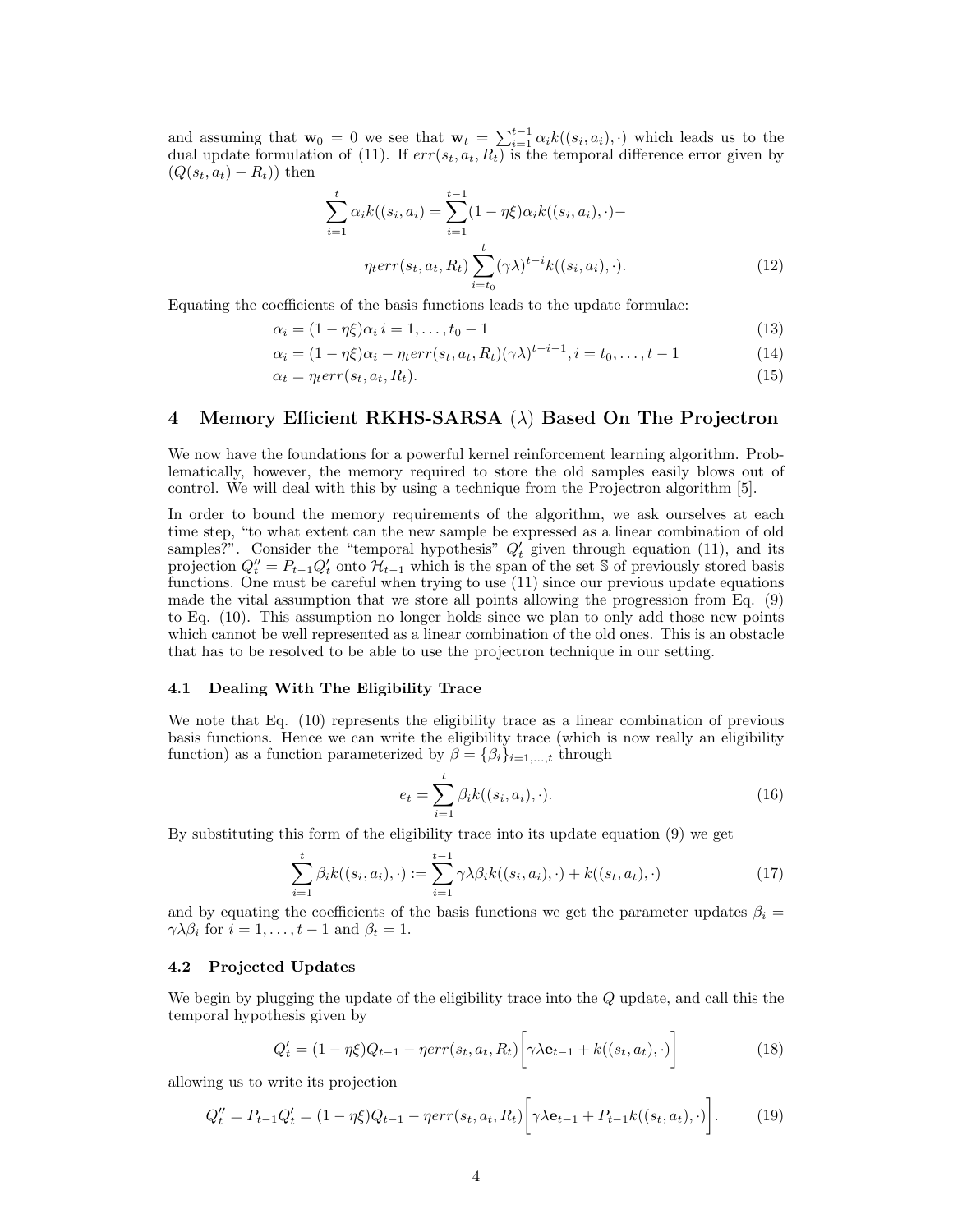Our aim is to examine how well the temporal hypothesis  $Q'_{t}$  is approximated by its projection onto  $\mathcal{H}_{t-1}$  which suitably is the hypothesis in  $\mathcal{H}_{t-1}$  closest to h. To this end we introduce the difference

$$
\delta_t = Q''_t - Q'_t = -\eta err(s_t, a_t, R_t) \bigg[ P_{t-1} k((s_t, a_t), \cdot) - k((s_t, a_t), \cdot) \bigg]. \tag{20}
$$

By letting  $\mathbf{K}_{t-1}$  denote the kernel matrix with elements given by  $\{\mathbf{K}_{t-1}\}_{i,j}$  =  $k((s_i, a_i), (s_j, a_j), \mathbf{k}_t$  denote the vector with *i*th element  $\mathbf{k}_{t_i} = k((s_i, a_i), (s_t, a_t))$  and letting  $\mathbf{d}^* = \mathbf{K}_{t-1}^{-1} \mathbf{k}_t$  we can as in [5] derive that

$$
\|\delta_t\|^2 = \eta^2 err(s_t, a_t, R_t)^2 [k((s_t, a_t), (s_t, a_t)) - \mathbf{k}_t^T \mathbf{d}^*].
$$
\n(21)

Now if  $\|\delta_t\|^2$  is below some threshold  $\epsilon$ , we update the Q function by setting it to

$$
Q''_t := (1 - \eta \xi) Q_{t-1} - \eta err(s_t, a_t, R_t) \left[ \gamma \lambda \mathbf{e}_{t-1} + \sum_{i=1}^{|\mathbb{S}|} \mathbf{d}_i^* k((s_i, a_i), \cdot) \right].
$$
 (22)

We note that the last part of  $Eq(22)$  is the projection of the eligibility trace given by

$$
P_{t-1}e_t = \gamma \lambda e_{t-1} + \sum_{i=1}^{|\mathbb{S}|} \mathbf{d}_i^* k((s_i, a_i), \cdot)
$$
 (23)

$$
= \gamma \lambda \sum_{i=1}^{\left|\mathbb{S}\right|} \beta_i k((s_i, a_i), \cdot) + \sum_{i=1}^{\left|\mathbb{S}\right|} \mathbf{d}_i^* k((s_i, a_i), \cdot) \tag{24}
$$

giving the updates

$$
\beta_i := \gamma \lambda \beta_i + \mathbf{d}_i^*, \ i = 1, ..., |\mathbb{S}|. \tag{25}
$$

Finally we write  $Q_t$  and  $e_t$  in their parameterized form to obtain

$$
\sum_{i=1}^{|\mathbb{S}|} \alpha_i k((s_i, a_i), \cdot) := (1 - \eta \xi) \sum_{i=1}^{|\mathbb{S}|} \alpha_i k((s_i, a_i), \cdot) - \eta err(s_t, a_t, R_t) \gamma \lambda P_{t-1} e_t.
$$
  

$$
:= (1 - \eta \xi) \sum_{i=1}^{|\mathbb{S}|} \alpha_i k((s_i, a_i), \cdot) - \eta err(s_t, a_t, R_t) \gamma \lambda \sum_{i=1}^{|\mathbb{S}|} \beta_i k((s_i, a_i), \cdot),
$$
\n(26)

and by again equating the coefficients of the basis functions we get the  $\alpha$  update

$$
\alpha_i = (1 - \eta \xi)\alpha_i - \eta_t err(s_t, a_t, R_t) \gamma \lambda \beta_i, \qquad \text{for } i = 1, \dots, |\mathbb{S}| \qquad (27)
$$

for all i when  $\delta_t < \epsilon$ . Otherwise  $\alpha$  is updated as in Equations (13)-(15). To avoid the costly calculation of the inverse kernel matrix we calculate this incrementally as in [5] when a new sample is added:

$$
\mathbf{K}_t^{-1} = \begin{pmatrix} 0 \\ \mathbf{K}_{t-1}^{-1} \\ 0 \\ \cdots \\ 0 \end{pmatrix} + \frac{1}{k((s_t, a_t), (s_t, a_t)) - \mathbf{k}_t^T \mathbf{d}^*} \begin{pmatrix} \mathbf{d}^* \\ -1 \end{pmatrix} (\mathbf{d}^{*T} - 1 ). \quad (28)
$$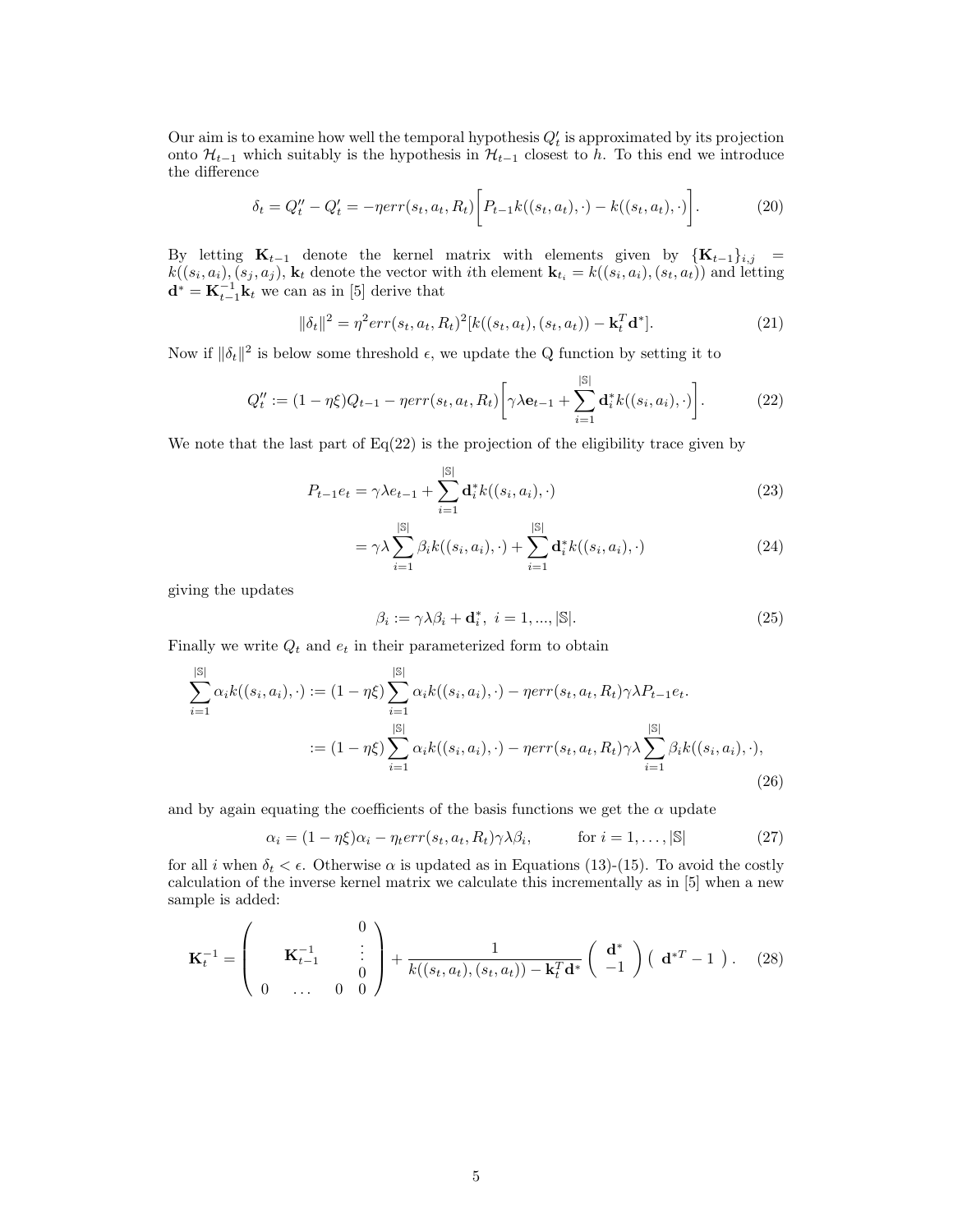Algorithm 1: Memory Efficient RKHS-SARSA  $(\lambda)$ 

### INPUTS:

 $\bullet$   $\pi_0, \epsilon, \eta, \lambda$ •  $\mathbb{S} = \emptyset$ 1. DO (a) Select action  $a_t$  in current state  $s_t$  and observe reward  $r_t$ (b)  $\mathbf{d}^* \leftarrow \mathbf{K}_{t-1}^{-1} \mathbf{k}_t$ (c)  $\|\delta_t\|^2 \leftarrow \eta^2 err(s_t, a_t, R_t)^2[k((s_t, a_t), (s_t, a_t)) - \mathbf{k}_t^T \mathbf{d}^*]$ (d) if  $(\|\delta_t\|^2 < \epsilon)$ • for  $i = 1, \ldots, |\mathbb{S}|$  $- \beta_i \leftarrow \gamma \lambda \beta_i + \mathbf{d}_i^* \ - \alpha_i \leftarrow (1 - \eta \xi) \alpha_i - \eta_t err(s_t, a_t, R_t) \gamma \lambda \beta_i$ (e) else • Add  $k((s_t, a_t), \cdot)$  to  $\mathbb S$ •  $\beta_{|S|} \leftarrow \hat{1}$ • for  $i = 1, ..., |\mathbb{S}| - 1$  $- \beta_i \leftarrow \gamma \lambda \beta_i$ • for  $j = 1, \ldots, |\mathbb{S}|$  $- \alpha_i \leftarrow (1 - \eta \xi) \alpha_i - \eta_t err(s_t, a_t, R_t) \gamma \lambda \beta_i$ • Update  $\mathbf{K}_{t-1}^{-1}$  through (28). 2. UNTIL policy update required

# 5 Experiments And Results

In this section we provide an empirical evaluation of our memory efficient RKHS-SARSA( $\lambda$ ) algorithm. For this algorithm we also let  $\xi = 0$ . This means that for this algorithm, unlike RBF nets and the full memory  $RKHS-SARSA(\lambda)$ , we do not need a regularizer to achieve stability.

## 5.1 Problems

We ran our algorithm on three different MDPs:

Pole balancing (cart pole) [10] requires the agent to balance a pole hinged atop a cart by sliding the cart along a frictionless track. The only reward received is -1 upon failure (if the cart reaches the end of the track, or the pole exceeds an angle of  $\pm 12$  degrees). At the beginning of each episode we drew the initial pole angle uniformly from  $[\pm 5]$  degrees. Further we cap episode lengths at 1000 time steps.

Mountain car [10] involves driving an underpowered car up a steep hill. In order to solve this problem the agent must first swing backwards to gain enough velocity to pass the hill. The agent receives reward -1 at each step until failure when reward 1 is received. We did not cap episodes in the mountain car problem. The car was initialized to a standing start (zero velocity) at the bottom of the hill in each episode (the hardest starting position).

Black hole is a continuous "maze"-like world in which the agent must navigate from the top left corner to the bottom right corner. In the center of the world is a black hole which attracts the agent with a force inversely proportional to the agents distance to the black hole. The agent receives reward  $-1$  at each step except success when a reward of 10 is received, and failure (falling into the black hole) when reward -10000 is received. In this domain the agent must select an action  $a \in [0, 360]$  corresponding to an angle. The agent then takes a constant sized step in the direction chosen. We did not cap episodes in the black hole MDP.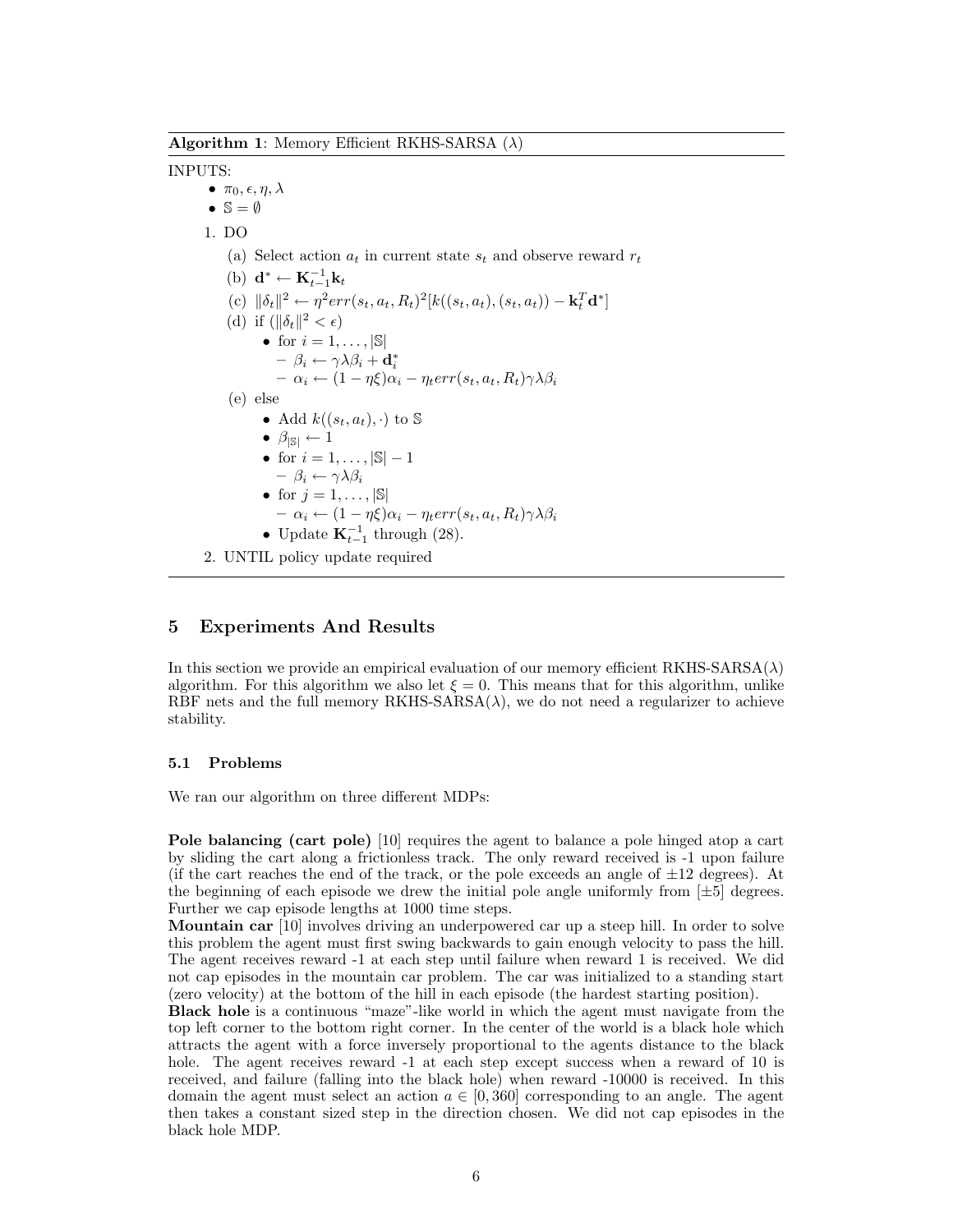### 5.2 Results

The above selection of problems will show our performance in continuous state spaces, also with a large action space in the black hole MDP. For each MDP we compare our algorithms performance to that of tile coding SARSA  $(\lambda)$  and SARSA  $(\lambda)$  with RBF coding by reporting the time per episode. For the mountain car MDP, obviously smaller is better since episodes terminate with success whereas for the cart pole MDP, longer is better since episodes terminate with failure. In the black hole MDP we report average reward per time step during each episode.

Cart Pole Results As can be seen in Figure 1(a) RKHS-SARSA( $\lambda$ ) clearly outperforms both RBF nets and tile coding and learns to indefinitely balance the pole after a very small number of episodes. These comparison methods do not learn to reliable balance the pole during the 100 episodes that are displayed in the plot. Furthermore we see that the memory efficient version is close to as good as the full memory version of  $RKHS-SARSA(\lambda)$  while a version that simply stores the latest 20000 samples deteriorate immediately after the buffer is full and it starts "forgetting". The memory efficient version only stores a total of 30 samples. This means an optimal policy is represented with a very small number of useful parameters.

In Figure 1(c) we compare memory efficient RKHS-SARSA( $\lambda$ ) for different values of  $\lambda$  and clearly see how useful the eligibility trace is.

Mountain Car This is a simpler problem than Cart Pole and all three methods can solve it rather fast. In Figure 1(b) we see that the RBF net has the steepest decline in time needed to complete the task.  $RKHS- SARSA(\lambda)$  starts somewhat slower because it needs to accumulate basis functions to be able to learn the optimal policy. RBF nets and RKHS- $SARSA(\lambda)$  reached an optimal policy in approximately the same number of episodes while tile coding needed many more. RBF coding showed some continuing instabilities much later on while memory efficient  $RKHS- SARSA(\lambda)$  remained stable. These instabilities were also showing up for the full memory RKHS-SARSA( $\lambda$ ) which we have chosen not to plot. The memory efficient version stores 488 samples. Figure 1(d) compares different values for  $\lambda$  and the performance enhancement that comes from the eligibility trace is clearly visible.

Black Hole The black hole problem is more difficult than the other two since it has such a large action space. We were unable to get reasonable results for the comparison methods with the small number of episodes that we display in Figure 2. Hence, we only report on memory-efficient RKHS-SARSA( $\lambda$ ) for different values of  $\lambda$ . The highest value for which it worked well was  $\lambda = 0.7$  and, therefore, we display  $\lambda \in \{0, 0.25, 0.5, 0.7\}$ . We notice that for the two higher values a successful policy is quickly learnt and maintained while for the two lower values reaching a good policy took longer. Furthermore, late failures for the lower  $\lambda$ values (which indicate that the agent fell into the hole) show that it has not fully learnt to reliably solve the problem. 677 samples are stored when  $\lambda = 0.7$  is used. This rather high number can be expected in this kind of problem because the square that is the world needs to covered. It is, however, still a huge improvement over storing every sample.

# 6 Conclusion

We extend  $SARSA(\lambda)$  temporal difference learning to learn in RKHS. The resulting algorithm, RKHS-SARSA( $\lambda$ ), represents an important extension of  $SARSA(\lambda)$  that substantially reduces the need for feature engineering in the function approximation setting and permits learning of highly nonlinear value functions in a convex optimization framework. Unlike previous kernel versions of  $SARSA(\lambda)$  that were restricted to  $\lambda = 0$ , we find an intuitive and elegant dual formulation of the eligibility trace permitting efficient online kernel learning for the case of  $\lambda > 0$ . By borrowing from the Projectron we dramatically reduce the need for memory or regularization. We evaluate  $RKHS-SARSA(\lambda)$  on a continuous RL domain showing that  $\lambda > 0$  can yield much more efficient learning than  $\lambda = 0$  (emphasizing the importance of  $\lambda > 0$  for kernelized RL methods) and that RKHS-SARSA( $\lambda$ ) outperforms traditional function approximation techniques proposed in the literature.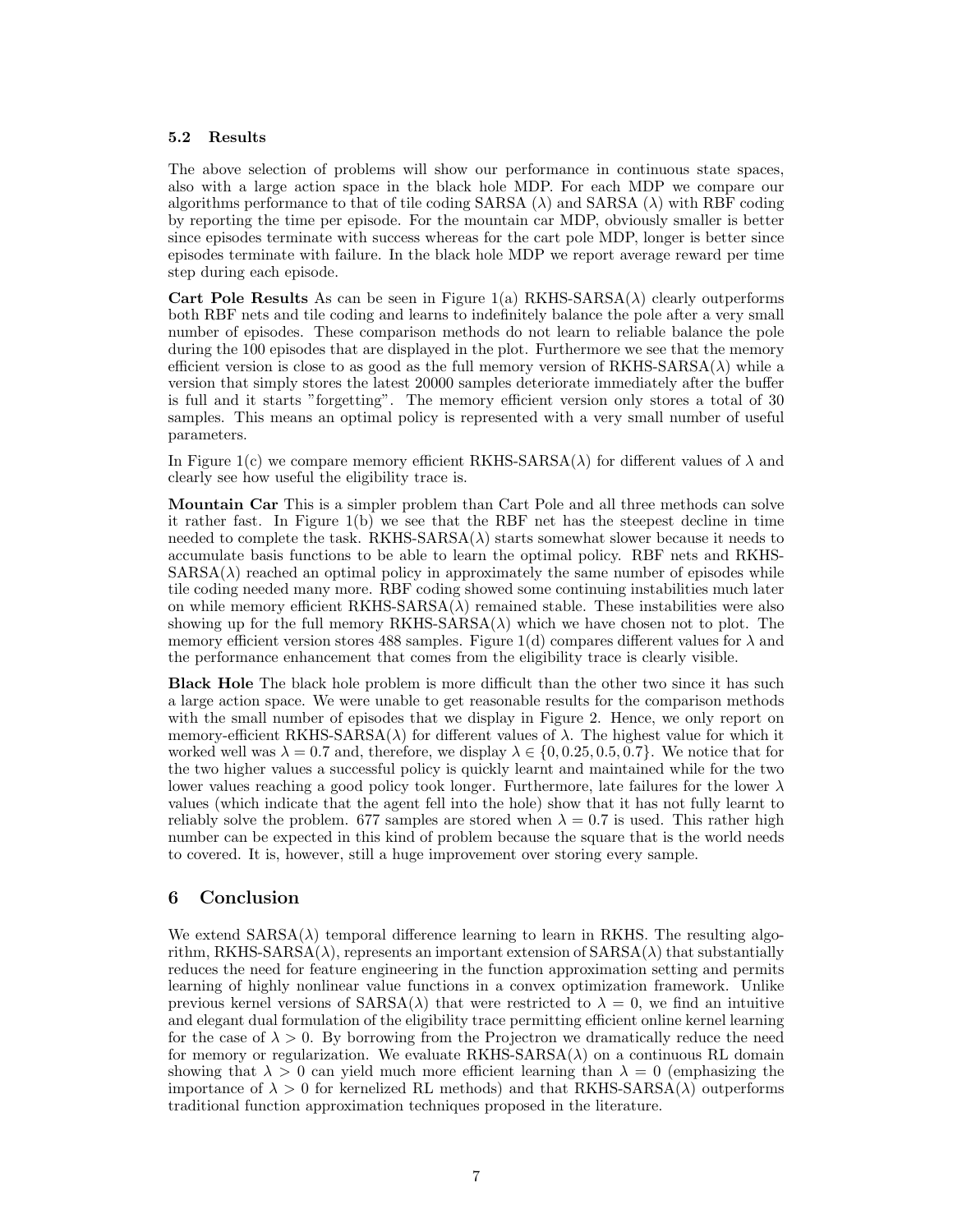

Figure 1: Moving average time per episode with window 10, evaluated for various algorithms at the end of each episode on cart pole 1(a), and mountain car 1(b), and evaluated for our algorithm with various values of  $\lambda$  on the cart pole problem 1(c), and mountain car 1(d).



Figure 2: Average reward per time step for memory efficient  $RKHS-SARSA(\lambda)$  on the black hole problem, evaluated over each episode.